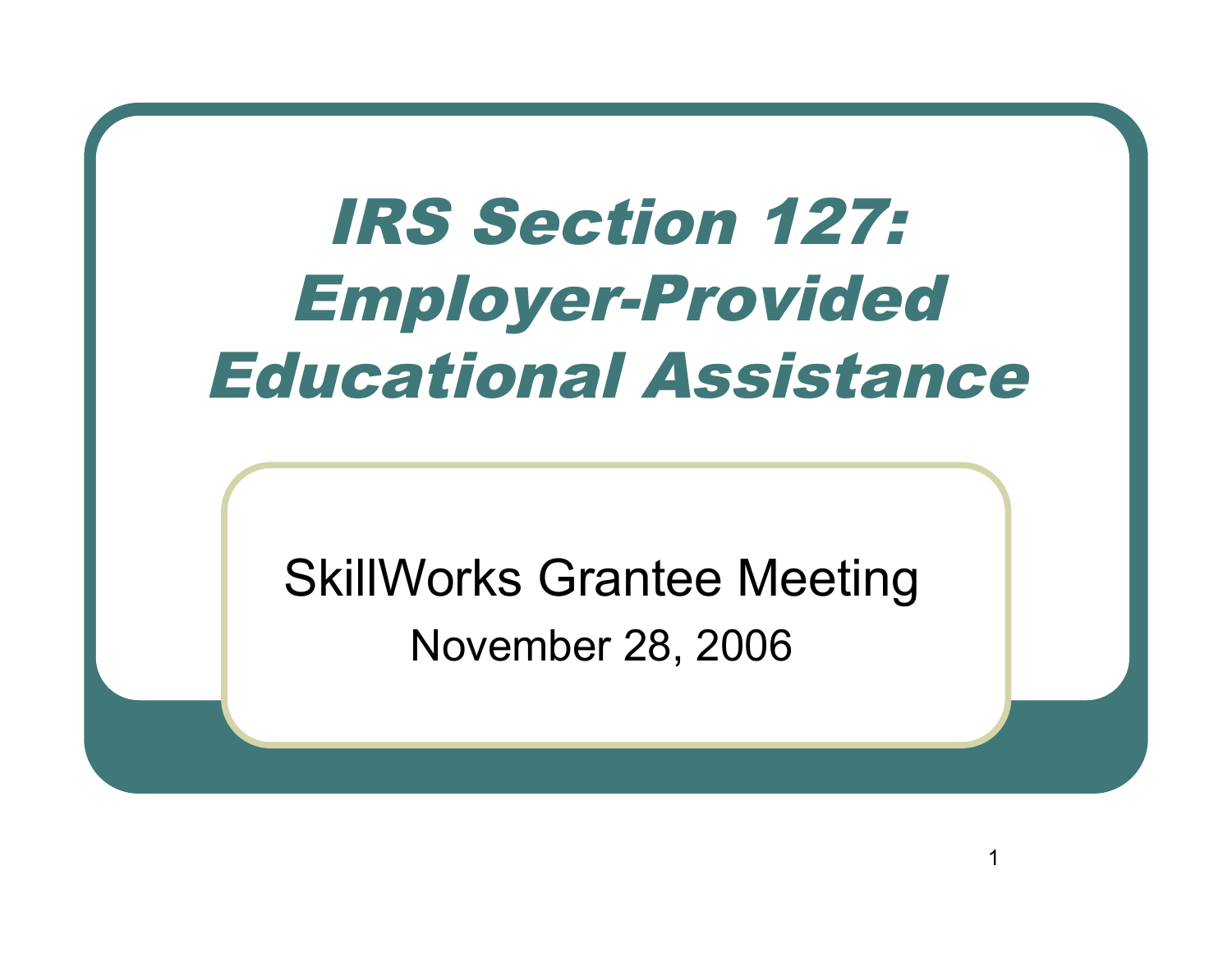#### Four IRS Tax Regulations for Employer-Provided Tuition Assistance

- *IRS code Section 127* educational assistance provided by an employer to an employee for job-related or non-job-related courses (except those related to sports, games, or hobbies) up to \$5,250 may be excluded from the employees' gross income
- *IRS code Section 117-Qualified Scholarships* educational assistance provided *by qualified educational institutions* to employees and their dependents (no limit) can be excluded from employees' gross income
- *IRS code Section 132-Certain Fringe Benefits* employees can exclude employer-provided educational assistance (no limit) from their gross income if it qualifies as a working condition fringe benefit (a service an employer provides to an employee that, had the employee paid for the service, the employee could deduct the payment from his/her income as a business expense)
- *IRS code Section 62(a)(2)(A)-Reimbursed Expenses of Employees* employees can exclude educational assistance (no limit) from their gross income if the assistance is provided as part of an employer's "accountable plan" (assistance must be business-related, expenses be documented, and employees required to return any excess payments)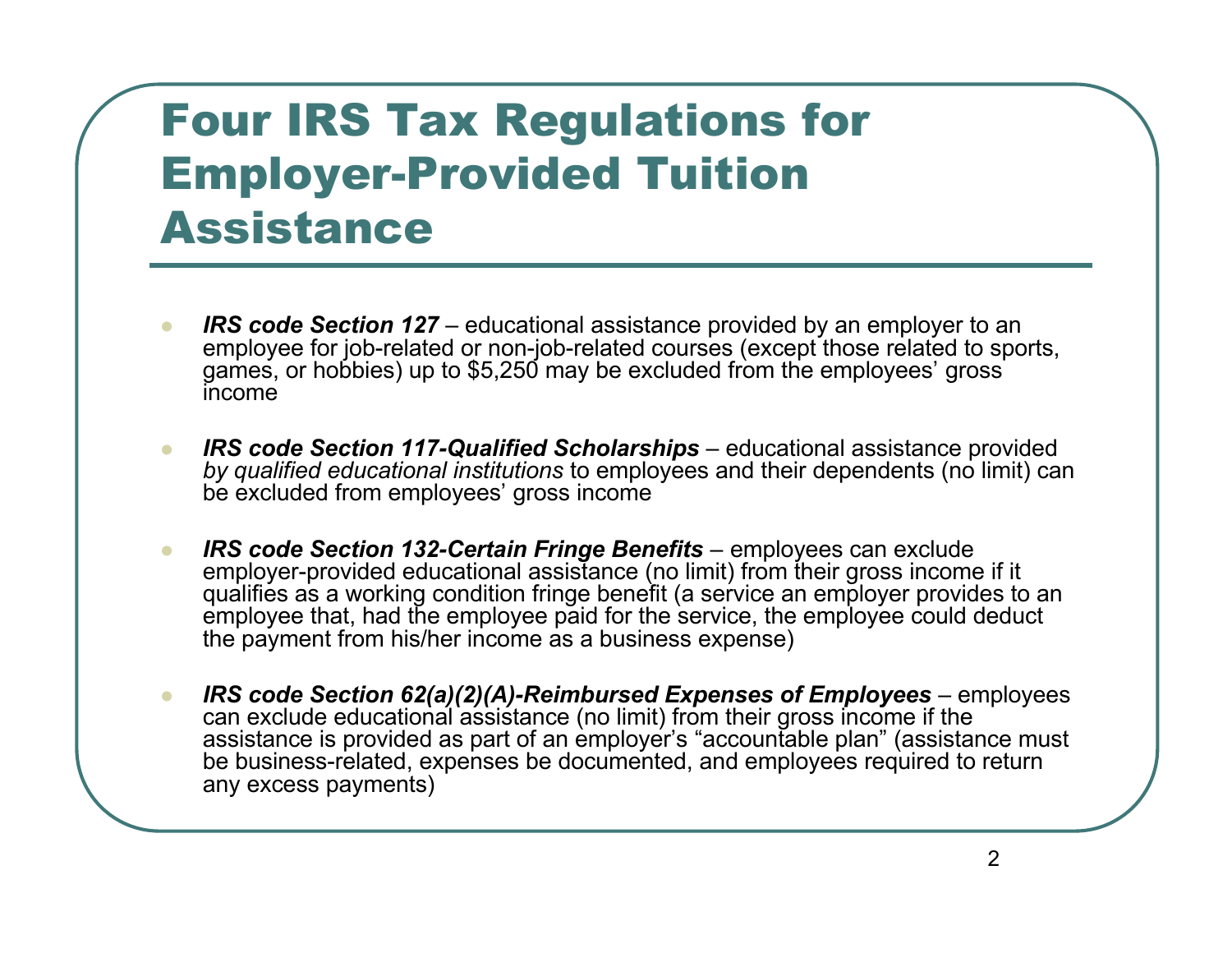# Section 127

- Up to \$5,250/year in tax free reimbursement
- For undergraduate and graduate tuition, fees, expenses, books, supplies, and equipment
- Job- or non-job-related education
- Must be a "qualified educational assistance program"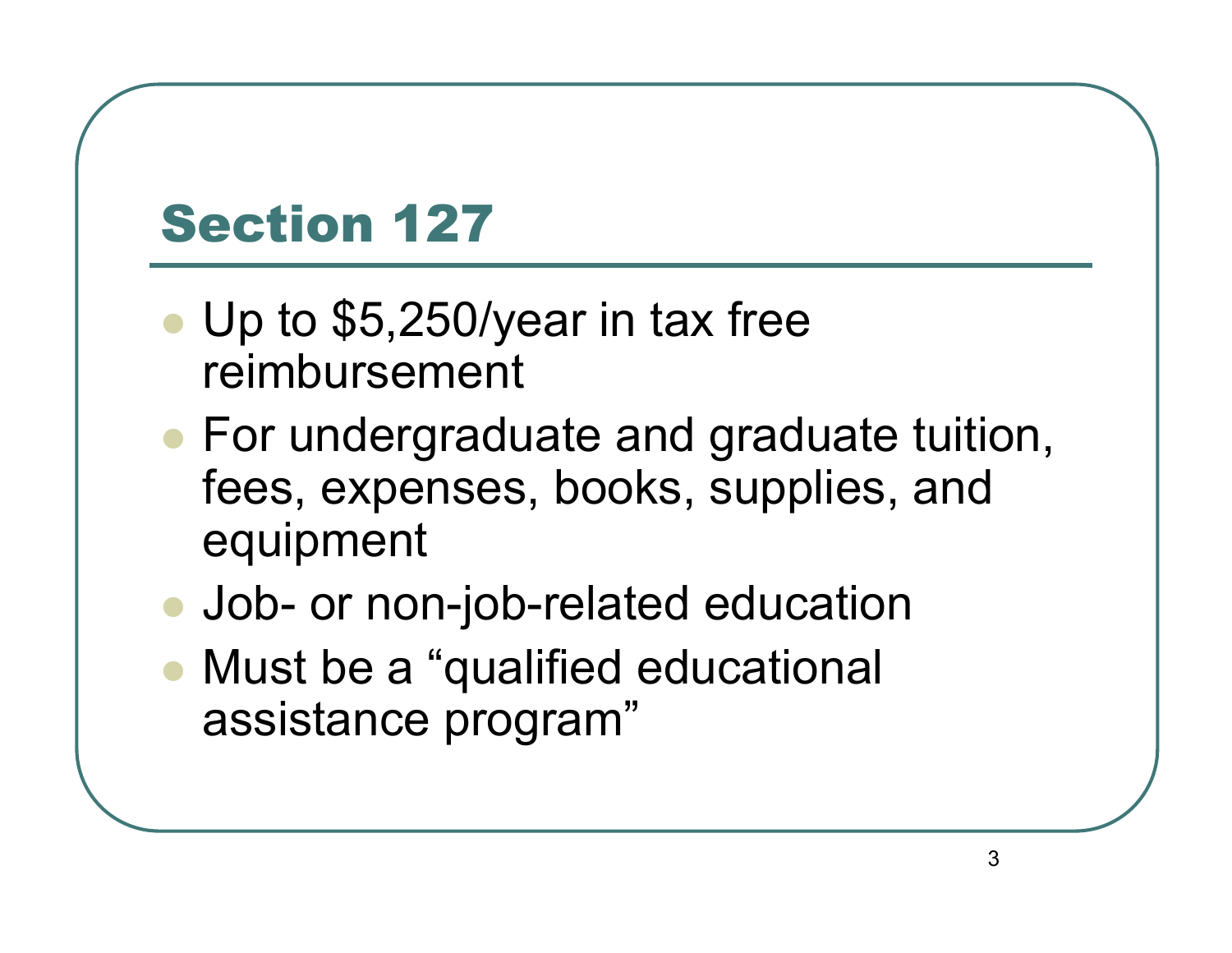#### Qualified Educational Assistance Plan

- The benefit must be offered on a non-discriminatory basis that does not favor highly compensated employees
- Reasonable notification of the availability and terms of the program must be provided to eligible employees
- There must be a separate written plan for the program
- The program may only be for the benefit of employees (including retired, disabled or laid off employees) and not for the benefit of the employee's spouse or children
- The plan cannot offer the employee a choice of taxable income or educational assistance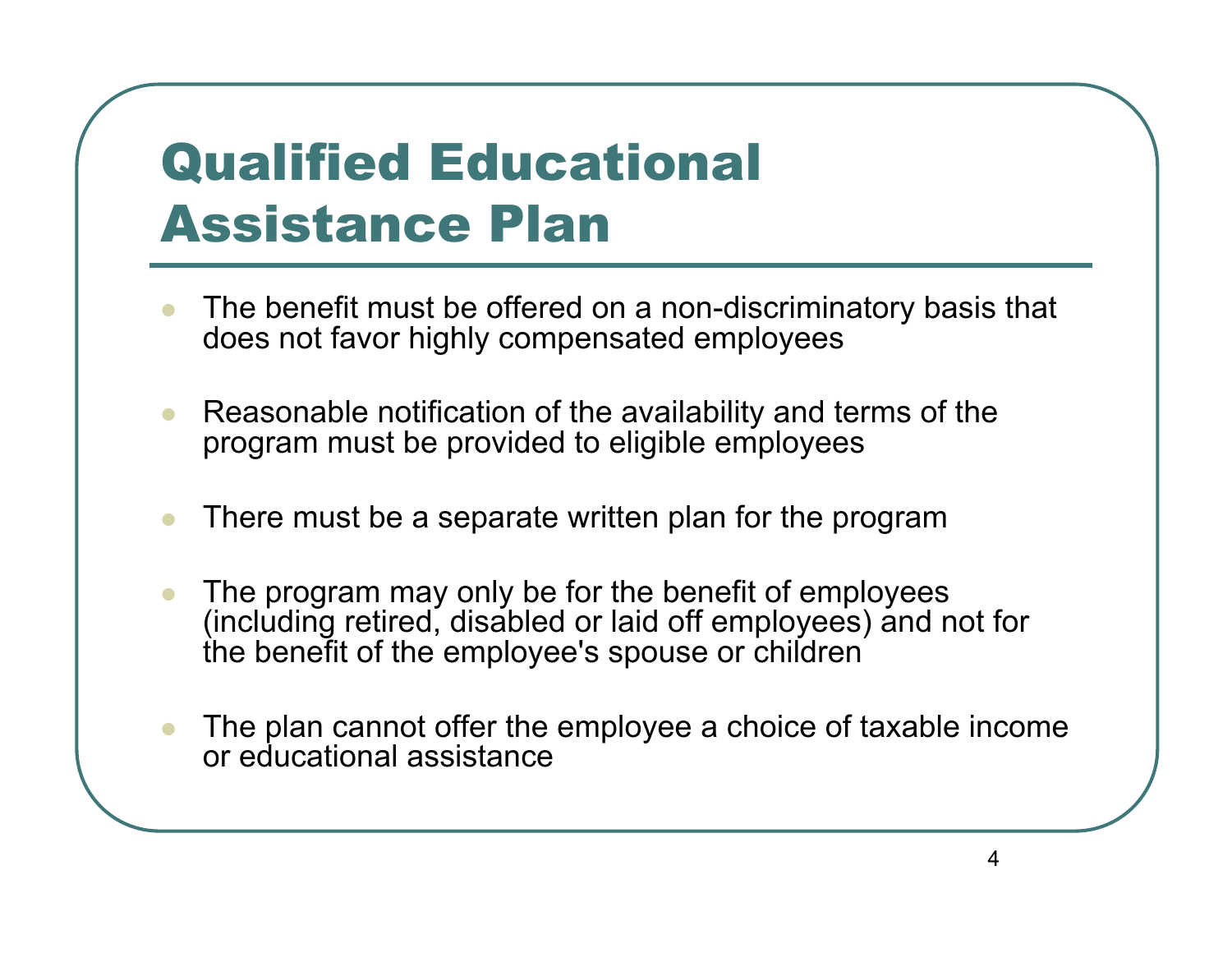# Section 127 History

- First enacted in 1978 with expiration date of Dec. 31, 1983
- 10 short-term extensions 1993-2001
- *Economic Growth and Tax Relief Reconciliation Act of 2001* extended until 2010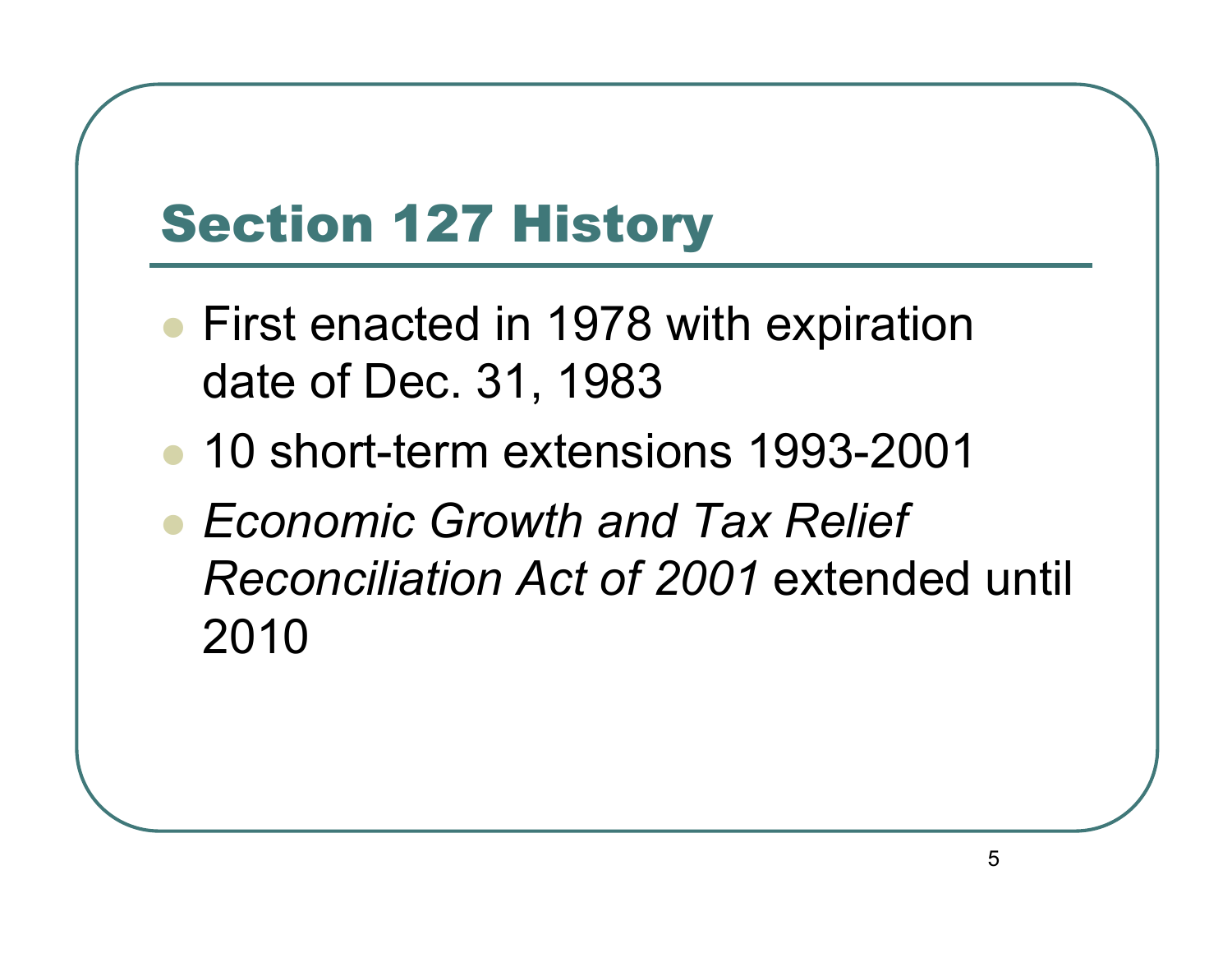# Section 127 Usage – Prevalence

- SHRM 2005 benefits survey 67% of members offer undergraduate educational assistance
- CAEL 2004 survey 35% of companies offer educational benefits
- IFEBP 2000 survey
	- 89% members offered at least one educational benefit program
	- 26% offered Section 127 specifically
	- Most offered Section <sup>132</sup>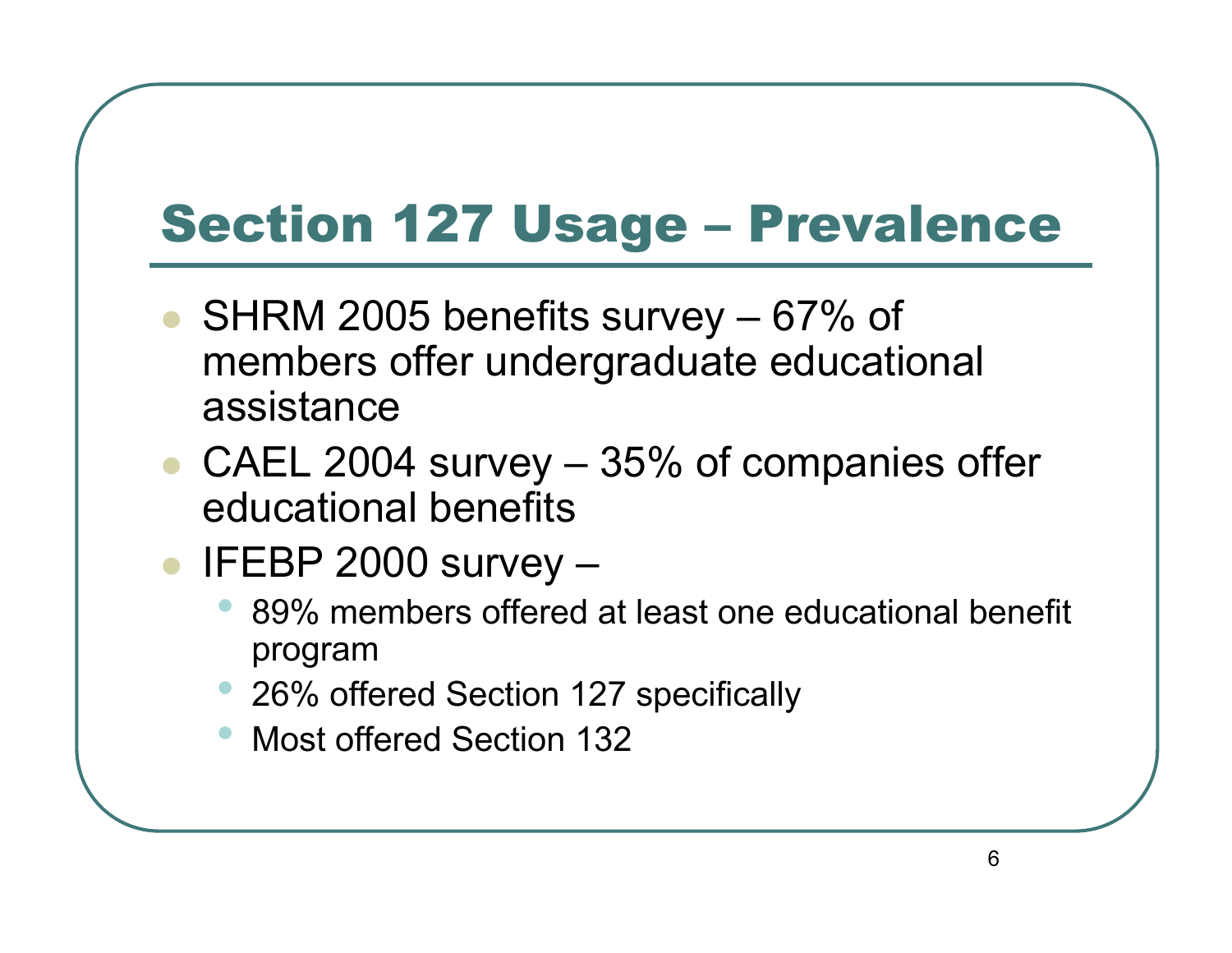# Section 127 Usage – By Which Companies and for Whom?

- Large and larger medium-sized employers more likely to use
- Most recipients in the private, for-profit sector
- Employees with more education and higher incomes receive more benefits
- Employees with longer tenure receive more **benefits**
- Full-time employees more likely to get help
- Employers spend more to aid employees seeking BA/BS and advanced degrees than sub-baccalaureate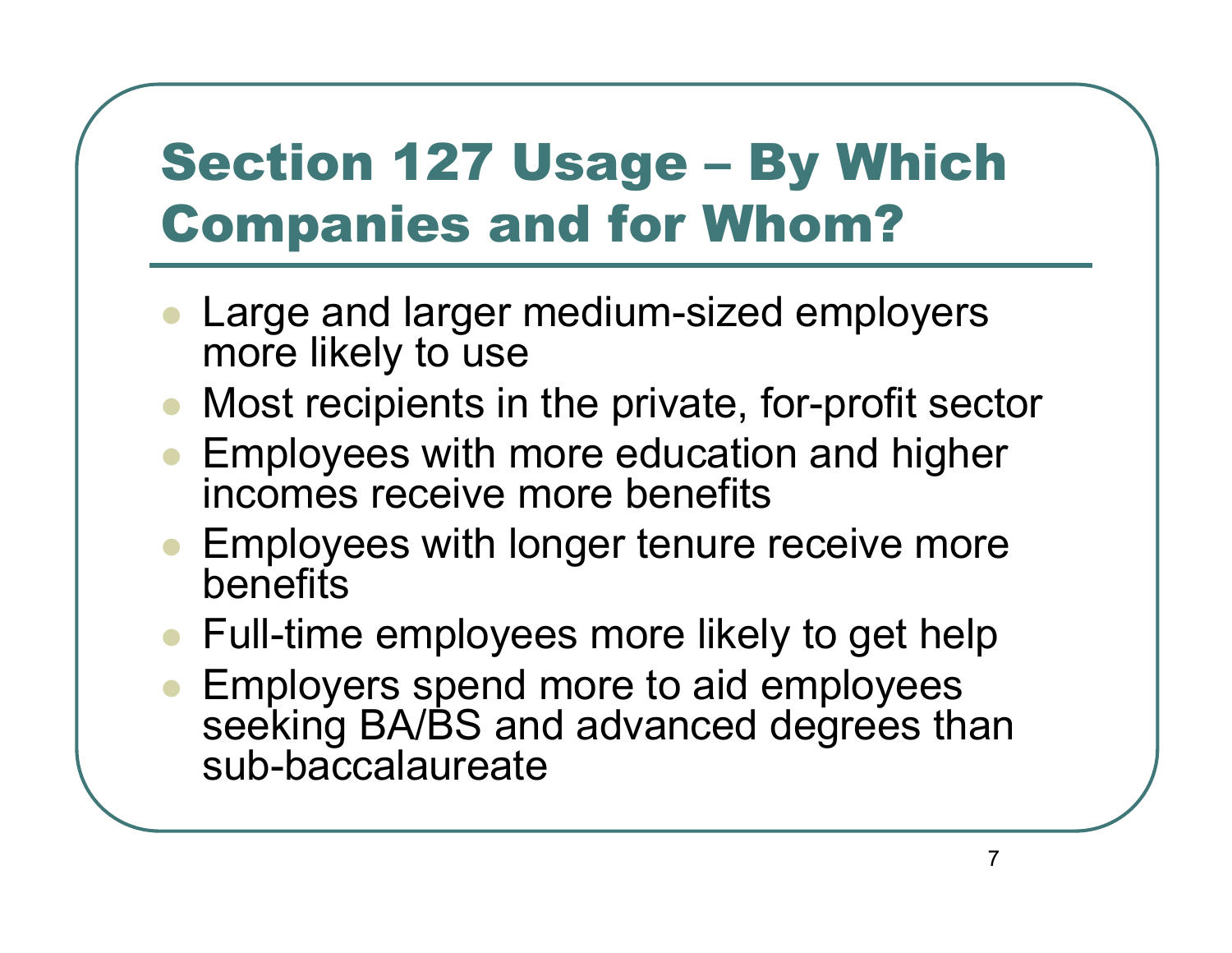### Why Companies May Not Offer Section 127 Benefits

- The program has never been a stable part of the tax code; companies have not established policies
- Companies do not know this benefit exists
- Companies do not have the HR capacity to develop the required policy for a tuition assistance program, to administer it, to track participating employees, or to track outcomes
- Companies do not know or understand the potential ROI that could result from higher usage of this benefit
- Employ*ees* do not know that it is a benefit and do not advocate for it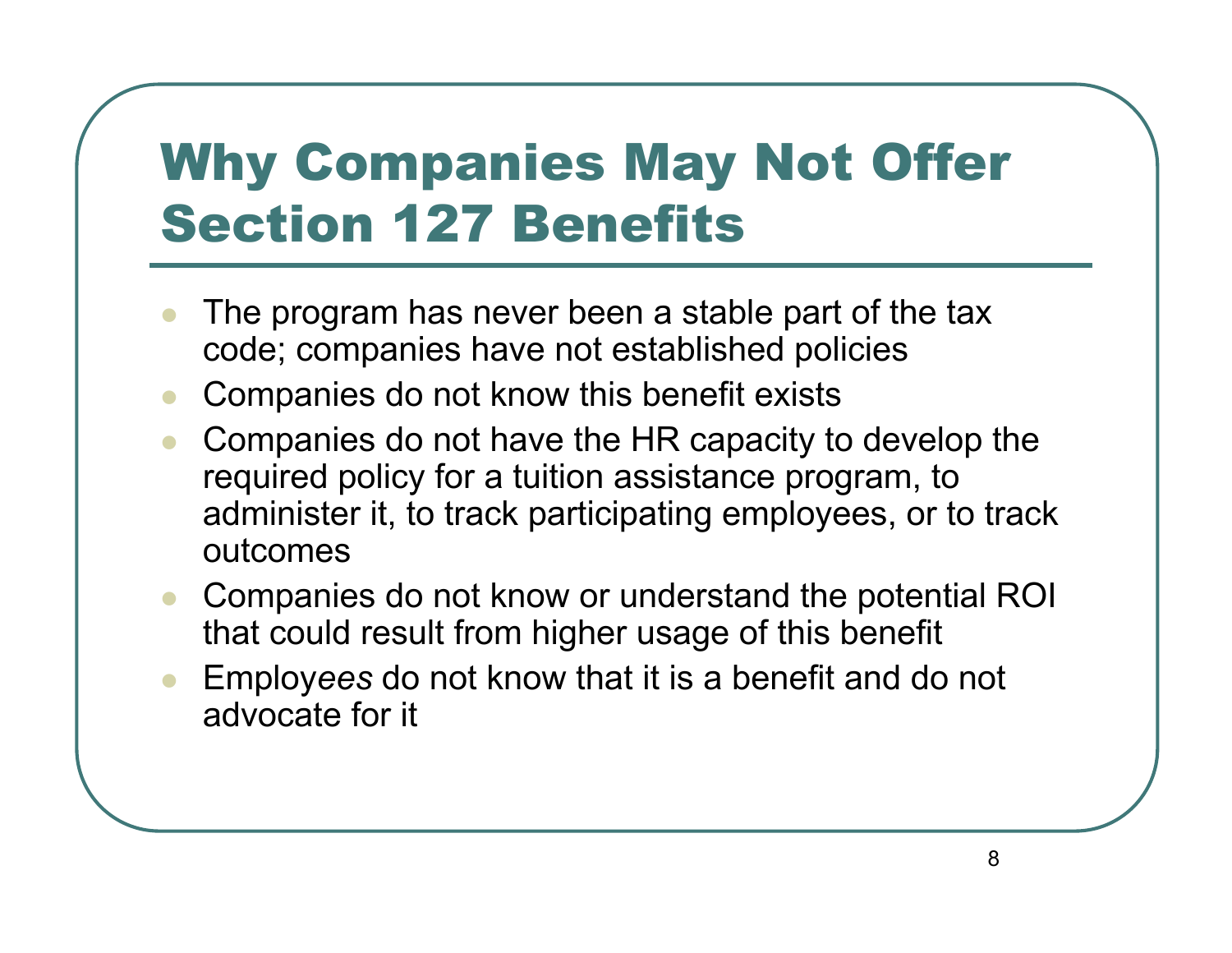#### What Benefits can Companies Gain?

- More educated workforce
- Increased loyalty and retention
- Improved recruitment with a strong benefit package
- ROI